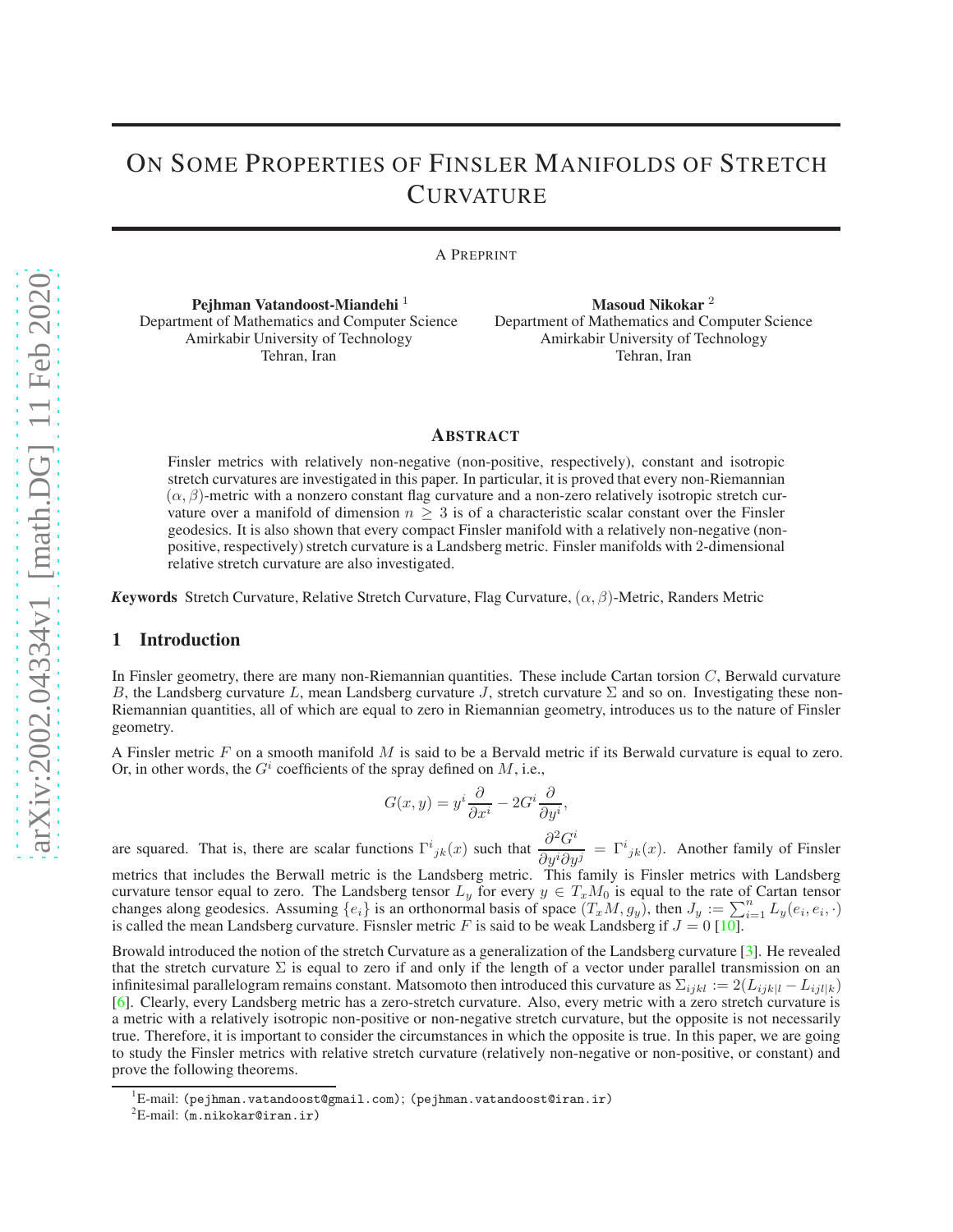<span id="page-1-0"></span>Theorem 1.1. *a compact Finsler manifold with a relatively non-negative (non-positive, respectively) stretch curvature is Landsbergian. Also, a complete Finsler manifold with a relatively constant stretch curve and a bounded Landberg curvature is Landsbergian.*

<span id="page-1-3"></span>**Theorem 1.2.** *Each non-Riemannian*  $(\alpha, \beta)$ *-metric with the non-zero constant flag curvature and the non-zero relative stretch curvature over a manifold of dimension*  $n \geq 3$  *is of scalar constant characteristic on the Finsler geodesics.* 

<span id="page-1-4"></span>Theorem 1.3. *Suppose* F *is a* 2*-dimensional metric with relatively isotropic stretch curvature* c*. Then* F *is Riemannian if and only if its principal scalar satisfies*

$$
2\mu' + 2\mu^2 F - c\mu F \neq 0,
$$

in which, I is the principal scalar of F,  $\mu := I^{-1}I_{|1}$ , and  $\mu' = \mu_{|s}y^s$  is the covariant derivative  $\mu$  along an arbitrary *geodesic.*

Suppose M is a n-dimensional manifold  $C^{\infty}$ ,  $T_xM$  represents a tangent space to M at point  $x \in M$ ,  $TM =$  $\cup_{x\in M}T_xM$  is a tangent bundle over the manifold M, and  $TM_0 = TM \setminus \{0\}$  is a punctured tangent bundles. A Finsler metric over M is a function  $F: TM \to [0, +\infty)$  that has the following properties

- 1. F is a  $C^{\infty}$  mapping over  $TM_0$ .
- 2. F has positive homogeneity of degree 1 over the tangent bundle fibers.
- 3. For every  $y \in T_xM$ , the form of  $g_y$  defined as following is definite positive

$$
g_y(u,v) = \frac{1}{2} \frac{d^2}{dt^2} [F^2(y+su+tv)]_{s,t=0}, \qquad u, v \in T_xM.
$$

Let  $F_x := F_{|T_xM}$  for  $x \in M$ . To measure the non-Euclidean of  $F_x$ , Cartan tensor  $C_y : T_xM \otimes T_xM \otimes T_xM \to R$  is defined as follows

$$
C_y(u, v, w) = \frac{1}{2} \frac{d}{dt} [g_{y+tw}(u, v)]_{t=0}, \qquad u, v, w \in T_xM.
$$

The family  $C := \{C_y\}_{y \in TM_0}$  is called Carton torsion. F is a Riemannian metric if and only if  $C = 0$ . For the vector  $y \in T_xM$ , the mean Cartan torsion  $I_y: T_xM \to R$  is defined as  $I_y = I_i(y)dx^i$  where  $I_i := g^{ij}C_{ijk}$  and  $g^{ij} = (g_{ij})^{-1}.$ 

Let  $(M, F)$  be a Finsler manifold of dimension  $n \geq 3$ . Then F is an analytic semi C-metric whose Cartan tensor is as follows:

$$
C_{ljm} = \frac{p}{(n+1)} (I_l h_{jm} + I_j h_{lm} + I_m h_{jl}) + \frac{q}{\|I\|^2} I_l I_j I_m,
$$

where  $p := p(x, y)$  and  $q = q(x, y)$  are scalar functions over TM with condition  $p + q = 1$ ,  $||I||^2 := I_k I^k$  and  $h_{ij} := g_{ij} - F^{-2} y_i y_j$  is angular metric [\[8\]](#page-7-3).

The quantity p is called the characteristic scalar of the metric M. If  $p = 1$ , then F is called C-analytic.

<span id="page-1-5"></span>**Theorem 1.4** ([\[8\]](#page-7-3)). *Every non-Riemannian*  $(\alpha, \beta)$ *-metric over a manifold of dimension*  $n \geq 3$  *is a C-semi-analytic metric.*

The first person to introduce the concept of connection for Finsler metrics was Berwald [\[3\]](#page-7-1). After his valuable work, several connections were introduced in various ways, the most famous being Chern, Cartan and Berwald connection. See [\[10\]](#page-7-0) for further discussion.

The following statements are used in the computational process of this article.

<span id="page-1-1"></span>Theorem 1.5 ([\[5\]](#page-7-4)). *Suppose* M *is an oriented manifold with the volume form* ω *and* ∇ *is a torsion-free connection where*  $\nabla_{\omega} = 0$ *. Then, for every vector field* X *over* M,  $y \in T_xM$  *with*  $x \in M$ *, we have* 

$$
(\operatorname{div} X)_x = -\operatorname{trace}(Y \to \nabla_Y X) = \nabla_i X^i.
$$

<span id="page-1-2"></span>Theorem 1.6 ([\[5\]](#page-7-4)). *Suppose* M *is a compact, oriented manifold with a volume element* ω*. Then, for every vector field* X *over* M*, we have*

$$
\int_M (\operatorname{div} X)\omega = 0.
$$

This Theorem is not true for non-compact manifolds, but for the vector field  $X$  with compact support is hold.

Suppose  $(M, F)$  is a n-dimensional Finsler curvature. Also suppose that  $\nabla$  is a Berwald connection and  $\{e_i\}_{i=1}^n$  is an orthonormal basis field (relative to g) for the return bundle  $\pi^* TM$ , such that  $e_n = l$ , and l is the focal cut  $l = y/F$ . Consider  $\{\omega^i\}_{i=1}^n$  as dual basis fields and put

$$
\nabla e_i = \omega_i^j \otimes e_j,
$$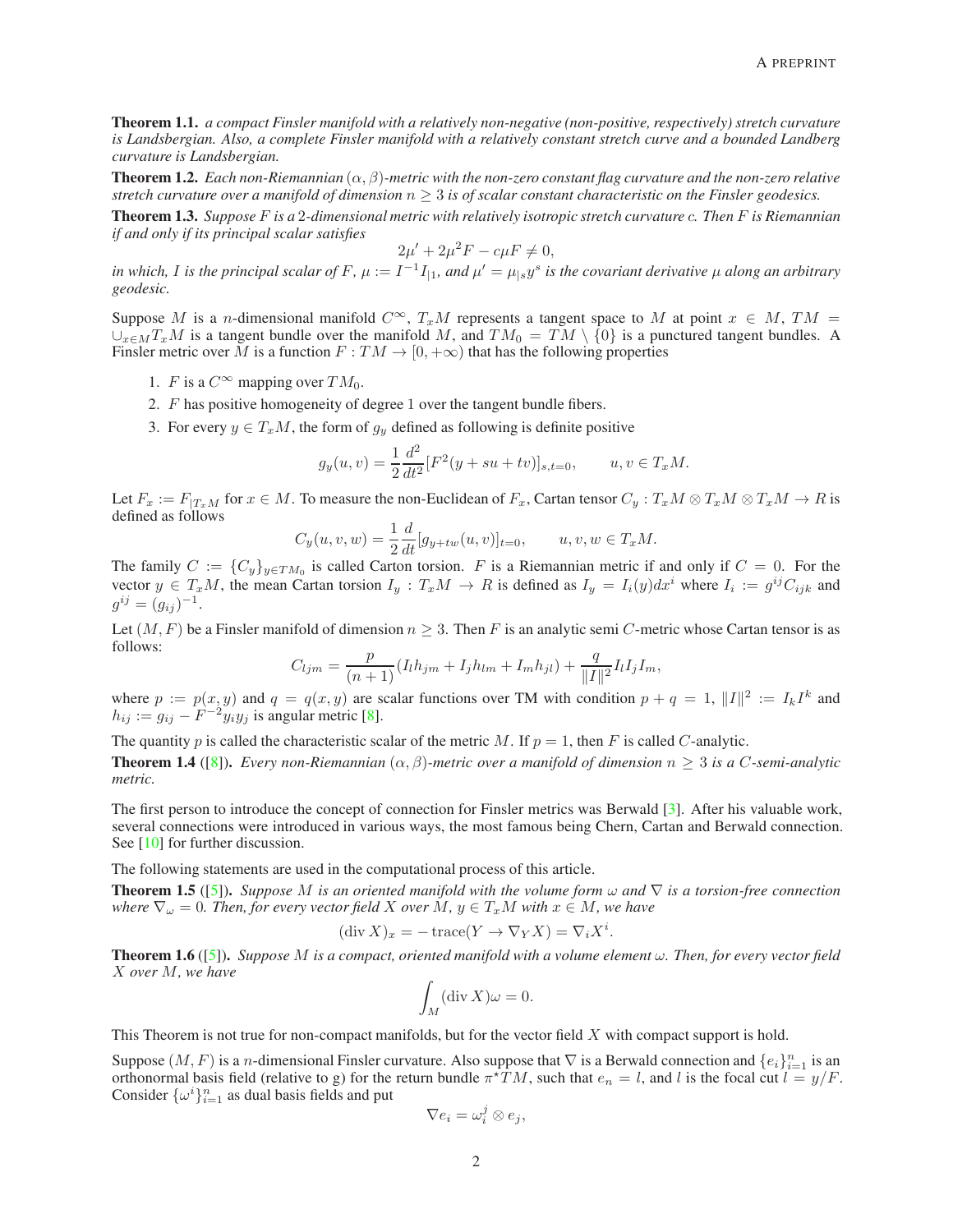where,  $\{\omega_i^j\}$  are the forms of connection  $\nabla$  with respect to  $\{e_i\}_{i=1}^n$ . It is easy to see that  $\{\omega^i, \omega^{n+i}\}$  is a local basis for  $T^*(\tilde{T}\tilde{M_0})$  where,

$$
\omega^{n+i} = \omega_n^i + d(\log F) \delta_n^i.
$$

2.form  $\{\Omega_i^j\}$  over  $TM_0$  is stated as follows

$$
\Omega^j_i = \frac{1}{2} R^i_{jkl} \omega^k \wedge \omega^l + B^i_{jkl} \omega^k \wedge \omega^{n+l}.
$$

Let  $\{\bar{e}_i,\dot{e}_i\}_{i=1}^n$  be a local basis for and the dual basis  $\{\omega^i,\omega^{n+i}\}\$ is related to  $T^*(TM_0)$ . The above mentioned R and B are called  $hh$ -curvature and  $hv$ -curvature, respectively [\[10\]](#page-7-0).

Using the Berwald connection, one can define the covariant derivative of functions over  $TM_0$ . For example, if f is a scalar function, then  $f_{i}$  and  $f_{i}$  are defined as follows

$$
df = f_{|i}\omega^i + f_{i}\omega^{n+i}
$$

where "|" and "." are the symbol of h-covariant derivative (horizontal derivative) and  $v$ -covariant derivative (vertical derivative) with respect to the Berwald connection  $F$ , respectively.

<span id="page-2-0"></span>Lemma 1.7 ([\[10\]](#page-7-0)). *The following Bianchi identities are hold for the Berwald connection*

$$
R_{jkl,m}^i = B^i{}_{jml|k} - B^i{}_{jmk|l}
$$
  

$$
B^i{}_{jkl,m} = B^i{}_{jkm.l}.
$$

,

The horizontal derivative of Carton torsion along the geodesics defines the Landsberg curvature as follows.

$$
L_y: T_xM \otimes T_xM \otimes T_xM \to R
$$
  

$$
L_y(u, v, w) = L_{ijk}(y)u^iv^jw^k,
$$

where,  $L_{ijk} = C_{ijk|s}y^s$ ,  $u = u^i \frac{\partial}{\partial s}$  $\frac{\partial}{\partial x^i}|_x, v = v^i \frac{\partial}{\partial x^i}$  $\frac{\partial}{\partial x^i}|_x$  and also  $w = w^i \frac{\partial}{\partial x^i}$  $\frac{\partial}{\partial x^i}|_x$ . Family  $L := \{L_y\}_{y \in TM_0}$  called the Landsberg curvature. A Finsler metric is called Landsberg if  $L = 0$ .

The following equations are easily illustrated by using the properties of 2-forms of Berwald connection curvature [\[10\]](#page-7-0):

$$
g_{ij|k} = -2L_{ijk}, \quad g_{ij,k} = 2C_{ijk}.
$$

Also it can also be concluded

$$
L_{ijk} = -\frac{1}{2}y^s g_{sm} B^m{}_{ijk}.
$$

After introducing the notion of stretch curvature as a generalization of the Landsberg curvature by Berwald, Matsomoto introduced its form as follows:

$$
\Sigma: T_x M \otimes T_x M \otimes T_x M \otimes T_x M \to R
$$
  

$$
\Sigma_y(u, v, w, z) = \Sigma_{ijkl}(y) u^i v^j w^k z^l
$$

where  $\Sigma_{ijkl} := 2(L_{ijkl} - L_{iilk})$ . A Finsler metric is said to be a stretch metric if  $\Sigma = 0$ . A Finsler metric F over the manifold M is said to be of a relative stretch curvature (with ratio  $c$ ) if

$$
\Sigma_{ijkl} := cF(C_{ijk|l} - C_{ijl|k}),
$$

where  $c = c(x, y)$ . The stretch curvature F is said to be relatively nonnegative (non-positive, respectively) if  $c = c$  $c(x, y)$  is a non-positive (nonnegative, respectively) function. The stretch curvature of the Finsler metric F over the curvature M is said to be relatively isotropic if  $c = c(x)$  is a scalar function over M. F is of the relatively constant stretch curvature if  $c$  is a constant real number.

**Example 1.8.** The metric F is called R-square if  $R_{jkl,m}^{i} = 0$ . If we multiply the second identity of lemma [1.7](#page-2-0) to  $y_i$ , we get

$$
\Sigma_{jmkl} = y_i R_{j\,kl,m}^{\ i}.
$$

As a result, every Finsler R-square metric is a metric with zero stretch curvature.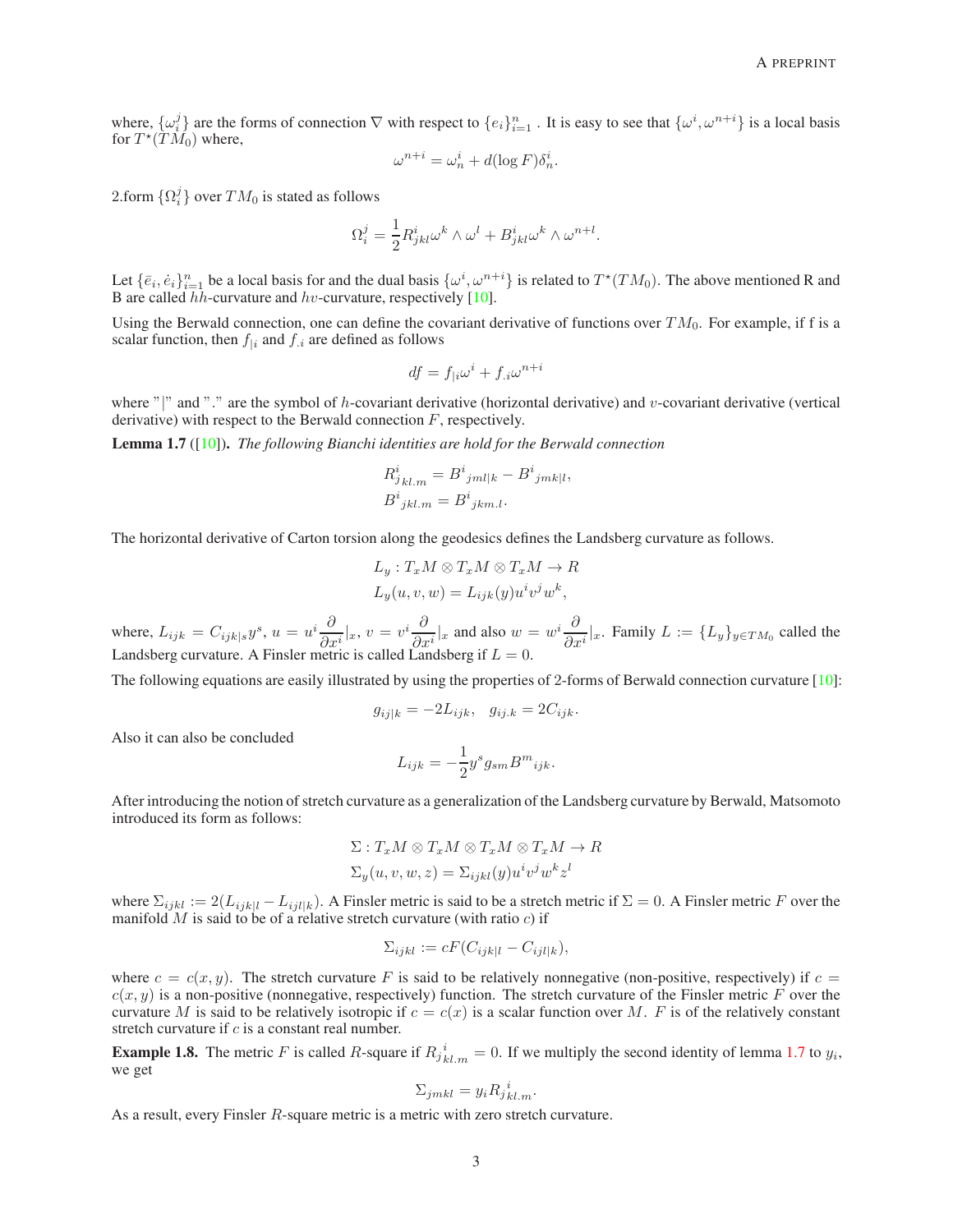<span id="page-3-1"></span>Example 1.9. Let

$$
F_a(x,y) := \frac{\sqrt{|y|^2 - (|x|^2|y|^2 - \langle x, y \rangle^2)}}{1 - |x|^2} + \frac{\langle x, y \rangle}{1 - |x|^2} + \frac{\langle a, y \rangle}{1 - |x|^2}, \quad y \in T_x B^n \sim R^n,
$$

where  $a \in R$  is a fixed vector and  $|a| < 1$ . For every  $a \neq 0$ , it is easy to see that  $F_a$  is locally flat with a negative constant flag curvature. F is a relatively constant stretch metric with  $c = -1$ .

By taking horizontal covariant derivative from of mean Cartan torsion tensor  $I$  along the geodesics, the mean Landsberg tensor  $J_y(u) = J_i(y)u^i$  is obtained, where  $J_i := I_{i|s}y^s$ . The mean Landsberg curvature can be obtained from  $J_i := g^{kl} L_{ikl}$ , too. A Finsler metric is a weak Landsberg if  $J = 0$ .

For every Finsler metric  $(M, F)$ , an overall vector field G is defined by F over  $TM_0$ , which can be expressed in the local coordinates  $(x^i, y^i)$  for  $TM_0$  and is called the spray obtained from the metric F:

$$
\mathbf{G}(y) = y^i \frac{\partial}{\partial x^i} - 2G^i(x, y) \frac{\partial}{\partial y^i},
$$

in which,  $G^i$  are local functions over  $TM_0$ , shown as below

$$
G^{i}(x,y) := \frac{1}{4}g^{il} \left\{ \frac{\partial^{2} F^{2}}{\partial x^{k} \partial y^{l}} y^{k} - \frac{\partial F^{2}}{\partial x^{l}} \right\}.
$$

For the tangent vector  $y \in TM_0$ 

$$
B_y: T_xM \otimes T_xM \otimes T_xM \to T_xM
$$
  

$$
B_y(u, v, w) = B^i{}_{jkl}(y)u^iv^kw^l\frac{\partial}{\partial x^i}|_x,
$$

and

$$
E_y: T_x M \otimes T_x M \to R
$$
  

$$
E_y(u, v) = E_{jk}(y)u^jv^k,
$$

are called the Berwald curvature and the mean Berwald curvature, respectively, where

$$
B^{i}{}_{jkl}(y) := \frac{\partial^{3} G^{i}}{\partial y^{j} \partial y^{k} \partial y^{l}}(y), \quad E_{jk}(y) := \frac{1}{2} B_{j}{}^{m}{}_{km}(y)
$$

F is called Berwald and weak Berwald is  $B = 0$  and  $E = 0$ , respectively.

The Riemannian Curvature  $R_y = R^i{}_k(y) dx^k \otimes \frac{\partial^2}{\partial x^j}$  $\frac{\partial}{\partial x^i}$ :  $T_xM \to T_xM$  is a family of linear mappings on tangent space defined as follows

$$
R^i{}_k = 2\frac{\partial G^i}{\partial x^k} - y^i \frac{\partial^2 G^i}{\partial x^j \partial y^k} + 2G^i \frac{\partial^2 G^i}{\partial y^j \partial y^k} - \frac{\partial G^i}{\partial x^j} \frac{\partial G^j}{\partial x^k}.
$$

Also for the Riemannian curvature, the following relation is hold [\[10\]](#page-7-0)

<span id="page-3-0"></span>
$$
R_{jkl}^{i} = \frac{1}{3} (R_{k,l}^{i} - R_{l,k}^{i})_{.j}.
$$
\n(1.1)

.

A flag curvature in Finsler geometry is an extension of shear curvature in Riemannian geometry first introduced by Browald [\[3\]](#page-7-1).

For a flag  $P = span\{y, u\} \subset T_xM$  with a bar y, the flag curvature is defined as follows

$$
K(P, y) := \frac{g_y(u, R_y(u))}{g_y(y, y)g_y(u, u) - g_y(u, v)^2}
$$

The Finsler metric F is said to be of the scalar curvature if for every  $y \in T_xM$ , the flag curvature  $K = K(x, y)$  is a scalar function over tangent bundle cut  $TM_0$ . If K is constant, then F is called a metric with constant curvature.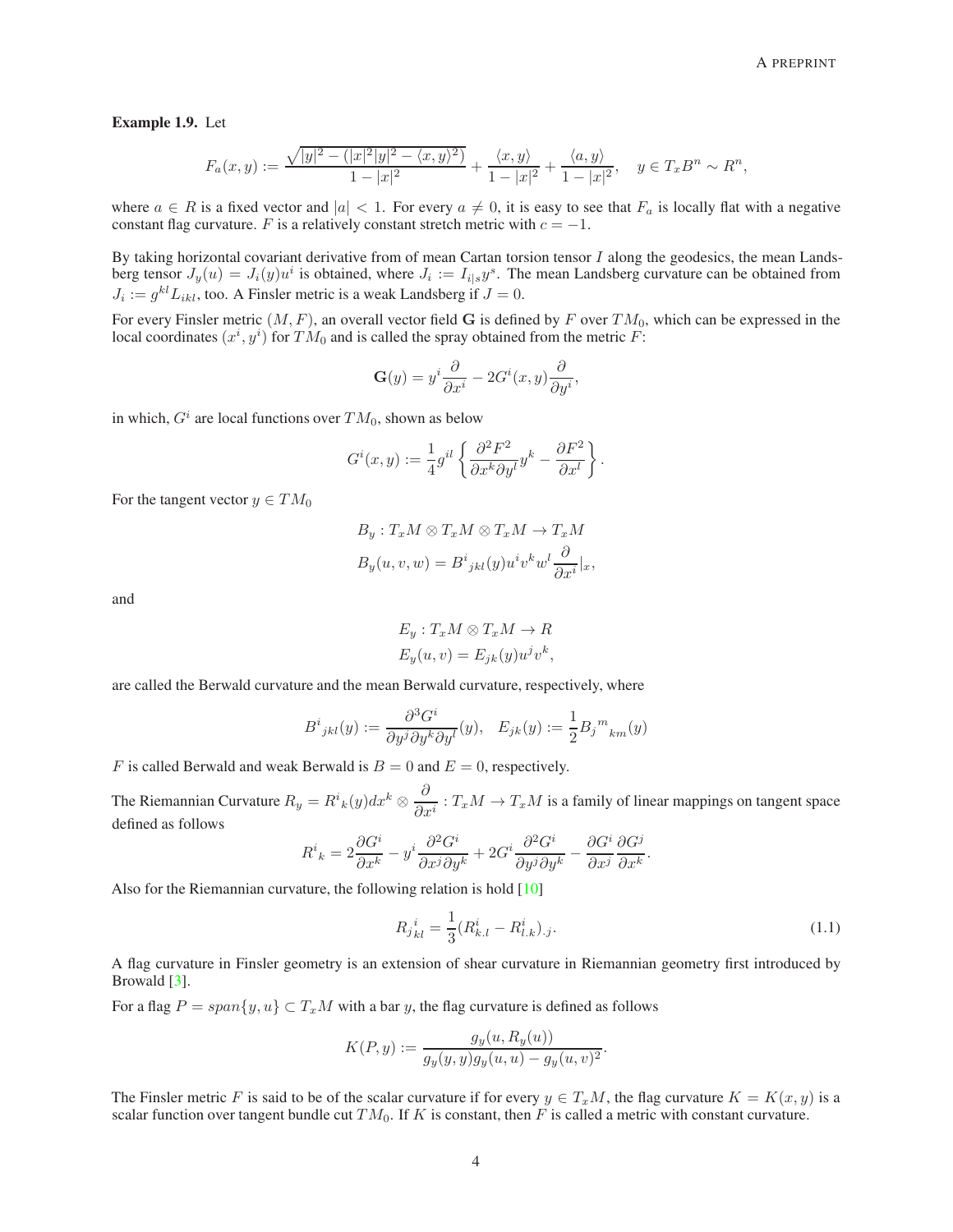## 2 Stretch curvature of Finsler metrics

In this section, we prove the main theorems and some of their corollaries.

*Proof of Theorem [1.1.](#page-1-0)* Suppose p is a point over a manifold M, and  $y, u, v, w \in T_pM$ , and  $\sigma : (-\infty, +\infty) \to M$  is the geodesic that passes through the point p with a unit velocity such that

$$
\frac{d\sigma}{dt}(0) = y.
$$

 $U(t)$ ,  $V(t)$  and  $W(t)$  are parallel vector fields along  $\sigma$  such that  $U(0) = u$ ,  $V(0) = v$  and  $W(0) = w$ . Then, we put

$$
L(t) = L_{\dot{\sigma}}(U(t), V(t), W(t)),
$$
  
\n
$$
L'(t) = L'_{\dot{\sigma}}(U(t), V(t), W(t)).
$$

However, the Finsler manifold  $(M, F)$  has a relatively non-negative (non-positive, respectively) stretch curvature or is constant. Given the definition and by multiplying the stretch tensor in  $y<sup>l</sup>$ , it is easy to obtain:

<span id="page-4-0"></span>
$$
L_{ijk|l}y^l = cFL_{ijk},
$$

where  $c := c(x, y)$  is a nonnegative (non-positive, respectively) homogeneous function over  $TM_0$  or c is a constant. First suppose  $c := c(x, y)$  is a nonnegative (non-positive, respectively) function over  $TM_0$ . By putting  $\varphi(x, y) :=$  $L^{ijk}L_{ijk}$ , we have

$$
\dot{\varphi} = \varphi_{|m} y^m = 2g^{ir} g^{js} g^{kt} L_{rst} L_{ijk|m} y^m
$$

$$
= 2L^{ijk} L_{ijk|m} y^m = 2cF\varphi
$$
(2.1)

due to F and  $\varphi$  have positive values, if c is nonnegative (non-positive, respectively), then  $\dot{\varphi}$  will be nonnegative (non-positive, respectively).

According to Theorem [1.5](#page-1-1) we have

$$
\dot{\varphi}(y) = \varphi_{|m} y^m = \xi(\varphi) = \overline{\text{div}}(\varphi \xi).
$$

Note that  $\xi = y^i \frac{\delta}{\delta}$  $\frac{\delta}{\delta x^i}$  is a geodesic vector field over the unit bundle *SM* and  $\overline{\text{div}}(\xi) = 0$  [\[13\]](#page-7-5).

Since M is compact, so SM is compact, too. Also, the volume form  $\omega_{SM}$  over the spherical bundle SM is obtained from volume form  $\omega$  over M [\[1\]](#page-7-6).

According to Theorem [1.6](#page-1-2) we have

$$
\int_{SM} \dot{\varphi}\omega_{SM} = 0.
$$

Since  $\dot{\varphi}$  is a homogeneous function and its sign is always nonnegative (non-positive, respectively), then  $\dot{\varphi} = 0$ . Therefore according to [\(2.1\)](#page-4-0), it results in  $\varphi = 0$  or  $c = 0$ . If  $\varphi = 0$ , then  $L_{ijk} = 0$ . If  $c = 0$ , then  $\Sigma_{ijkl} = 0$  and therefore,  $L'(t) = L_{ijk|l} y^l = 0$ , that is,  $L(t) = L(0)$ . So Cartan torsion is equal to

$$
C(t) = tL(0) + C(0),
$$

that if  $t \to \pm \infty$ , then the function will not be bounded, and this contradicts the compression of M (as a result of the bounded Cartan torsion). Therfore,  $L(0) = 0$  and since compact manifolds are always complete, hence,  $L(t) = 0$ , that is, the metric  $F$ , is a Landsberg metric. Thus, the first part of the theorem is proved.

Now, if c is a constant function, then again by multiplying the stretch tensor in  $y<sup>l</sup>$ , we get

$$
L_{ijk|m}y^m = cFL_{ijk}.
$$

The general answer to this equation is as follows.

$$
L(t) = e^{ct}L(0).
$$

By tending t to  $+\infty$  or  $-\infty$  in the above answer, the non-boundary of the Landsberg curvature is obtained which is inconsistent with the assumption. So

$$
L(t) = L(0) = 0.
$$

Thus, the second part of Theorem [1.1](#page-1-0) also is proved.

 $\Box$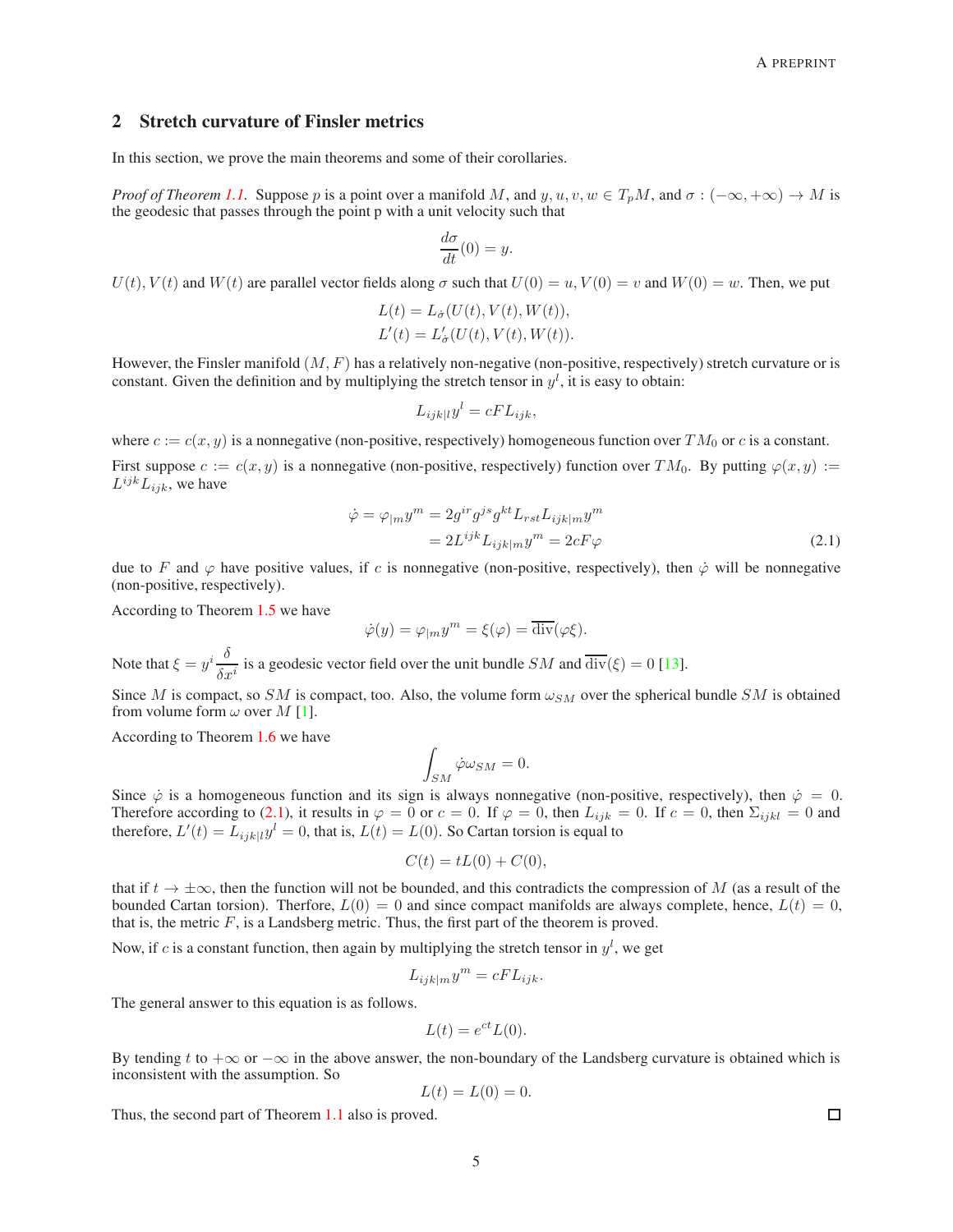*Proof of Theorem [1.2.](#page-1-3)* Suppose F is a stretch metric with a nonzero constant curvature λ over a manifold M. So we have

$$
R_k^i = \lambda \{ F^2 \delta_k^i - y^i y_k \},
$$

and so

<span id="page-5-0"></span>
$$
R_{jkl}^{\ i} = \lambda \{ g_{jl} \delta_k^i - g_{jk} \delta_l^i \}.
$$
\n
$$
(2.2)
$$

Given  $(2.2)$  and the second identity of Lemma [1.7](#page-2-0) we have

$$
\Sigma_{jmkl} = y_i R_j{}^i_{kl,m} = 2\lambda \{ C_{jlm} y_k - C_{jkm} y_l \}.
$$
\n(2.3)

But  $F$  has a relative stretch curvature, that is

<span id="page-5-6"></span>
$$
\Sigma_{jmkl} = 2(L_{jmkl} - L_{jml|k}) = cF(C_{jmkl} - C_{jml|k}).
$$
\n(2.4)

Therefore

$$
2\lambda \{C_{jlm}y_k - C_{jkm}y_l\} = cF(C_{jmk|l} - C_{jml|k}).
$$

By multiplying the expression by  $y<sup>l</sup>$  we have

<span id="page-5-1"></span>
$$
L_{jmk} + 2\frac{\lambda}{c}FC_{jmk} = 0.
$$
\n(2.5)

By multiplying [\(2.5\)](#page-5-1) by  $g^{im}$  we have

<span id="page-5-4"></span><span id="page-5-3"></span>
$$
J_k + 2\frac{\lambda}{c}FI_k = 0.\t\t(2.6)
$$

On the other hand, F is a non-Riemannian  $(\alpha, \beta)$ -metric with a dimension of  $n \geq 3$ , meaning its Cartan tensor is written as follows

<span id="page-5-2"></span>
$$
C_{ljm} = \frac{p}{(n+1)} (I_l h_{jm} + I_j h_{lm} + I_m h_{jl}) + \frac{q}{\|I\|^2} I_l I_j I_m,
$$
\n(2.7)

where equation  $p + q = 1$  is hold. Now, by taking the horizontal derivative  $|s|$  from [\(2.7\)](#page-5-2) and multiplying it by  $y^s$ , we have

$$
C_{jmk|0} = L_{jmk} = \frac{p}{n+1} S_{jmk} + \frac{p'}{n+1} X_{jmk} + \frac{1}{\|I\|^2} \left( q' - \frac{2q}{\|I\|^2} I^r J_r \right) I_j I_m I_k + \frac{q}{\|I\|^2} T_{jmk},
$$
\n(2.8)

where

$$
S_{jmk} = J_j h_{mk} + J_m h_{jk} + J_k h_{jm},
$$
  
\n
$$
X_{jmk} = I_j h_{mk} + I_m h_{jk} + I_k h_{jm},
$$
  
\n
$$
T_{jmk} = J_j I_m I_k + J_m I_j I_k + J_k I_m I_j.
$$

By substituting  $(2.6)$  in  $(2.8)$  and also using  $(2.5)$  and  $(2.7)$ , we get

$$
\frac{p'}{n+1}X_{jmk} + \frac{1}{\|I\|^2}q'I_jI_mI_k = 0.
$$

By multiplying the above expression by  $I^jI^m$ , and using [\(2.6\)](#page-5-3), we have

$$
3||I||^2p'I_k + (n+1)q'I_k = 0.
$$
\n(2.9)

Given that  $F$  is non-Riemannian, we conclude that

<span id="page-5-5"></span>
$$
3||I||^2p' + (n+1)q' = 0.
$$
\n(2.10)

Since  $p + q = 1$ , then  $p' + q' = 0$ . By substituting it in [\(2.10\)](#page-5-5), we get  $p' = 0$ , that is, the characteristic scalar of the metric F over Finsler geodesics is always constant.  $\Box$ 

Corollary 2.1. *Every Finsler metric* (n ≥ 3) *with a nonzero constant flag curvature* λ *and a nonzero relative stretch curvature (with ratio c) is Riemannian if and only if the equation*  $2cc' + c^2F + 4\lambda F \neq 0$  is hold where  $c' := c_{|m}y^m$ .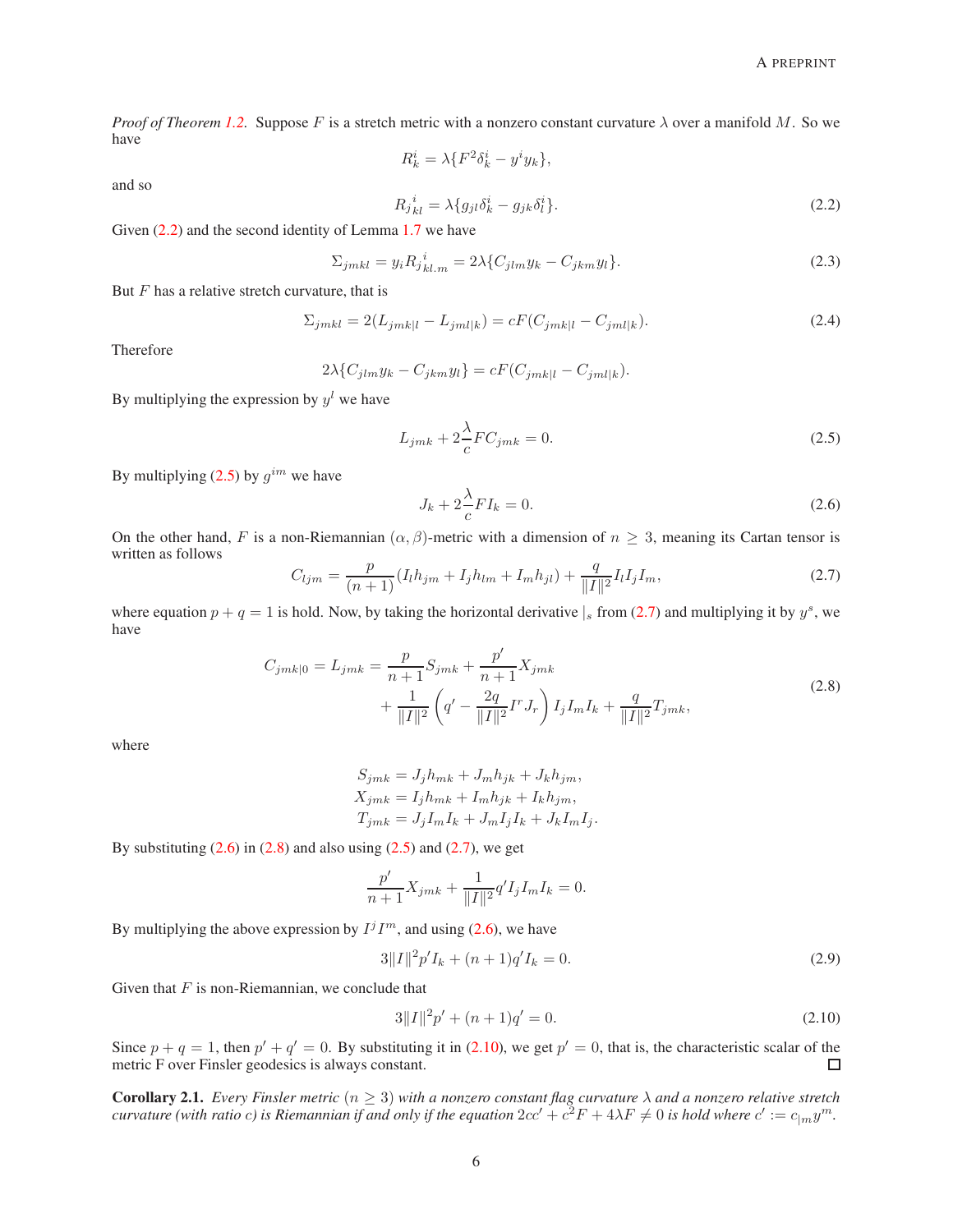*Proof.* By multiplying  $(2.4)$  by  $y<sup>l</sup>$  we have

<span id="page-6-0"></span>
$$
L'_{jmk} = \frac{c}{2} FL_{jmk},\tag{2.11}
$$

where  $L'_{jmk} := L_{jmk|s} y^s$ . By substituting [\(2.5\)](#page-5-1) in [\(2.11\)](#page-6-0), we have

<span id="page-6-1"></span>
$$
L'_{jmk} = -\lambda F^2 C_{jmk}.\tag{2.12}
$$

Also, by taking derivative of [\(2.5\)](#page-5-1), we have

<span id="page-6-2"></span>
$$
L'_{jmk} = \frac{2\lambda F}{c} (c'C_{jmk} - L_{jmk}) = \frac{2\lambda F}{c} \left( c' + \frac{2\lambda F}{c} \right) C_{jmk}.
$$
 (2.13)

By comparing  $(2.12)$  and  $(2.13)$ , the proof completes.

*Proof of Theorem [1.3.](#page-1-4)* To prove this theorem, we use the Berwald frame. The Browald Frame is an essential tool introduced by Berwald [\[4\]](#page-7-7) for studying the 2-D Finsler manifolds.

For a 2-dimensional Finsler manifold  $(M, F)$ , a local field of perpendicular frames  $(\ell^i, m^i)$  is called a Berwald frame, where  $\ell^i = y^i/F$  and  $m^i$  are unit vectors given that  $\ell_i m^i = 0$  and  $\ell_i = g_{ij}\ell^j$ . Considering the Berwald frame we have:  $-1\tau$ 

<span id="page-6-3"></span>
$$
C_{ijk} = F^{-1} Im_i m_j m_k,
$$
  
\n
$$
B^i_{jkl} = -\frac{2I_{|1}}{I} C_{jkl} \ell^i + \frac{I_2}{3F} \{h_{jk} h_l^i + h_{jl} h_k^i + h_{lk} h_j^i\},
$$
\n(2.14)

where, I is a homogeneous function of zero degree called the principal scalar of metric F. By multiplying  $(2.14)$  by  $y_i$  we will have

<span id="page-6-4"></span>
$$
L_{jkl} = \mu F C_{jkl},\tag{2.15}
$$

where,  $\mu := \frac{I_{|1}}{I}$  $\frac{1}{I}$ . Hence, by taking horizontal derivative of [\(2.15\)](#page-6-4), we have

<span id="page-6-5"></span>
$$
L_{jkl|s} = \mu_{|s}FC_{jkl} + \mu FC_{jkl|s}.\tag{2.16}
$$

According to [\(2.16\)](#page-6-5), the stretch Tensor is expressed as [\(2.17\)](#page-6-6)

<span id="page-6-6"></span>
$$
\Sigma_{ijkl} = 2\mu F (C_{ijkl} - C_{ijl|k}) + 2F (\mu_{|l} C_{ijk} - \mu_{|k} C_{ijl}). \tag{2.17}
$$

According to the assumption,  $F$  is of a constant relative stretch curvature

<span id="page-6-7"></span>
$$
\Sigma_{ijkl} = cF(C_{ijkl} - C_{ijl|k}),\tag{2.18}
$$

where c is a scalar function over TM. By multiplying [\(2.17\)](#page-6-6) and [\(2.18\)](#page-6-7) by  $y<sup>l</sup>$  and comparing the obtained equations, equation [\(2.19\)](#page-6-8) is obtained:

<span id="page-6-8"></span>
$$
cFL_{jkl} = 2\mu FL_{jkl} + 2F\mu' C_{jkl}.
$$
\n(2.19)

Given [\(2.15\)](#page-6-4), Equation [\(2.19\)](#page-6-8) changes to [\(2.20\)](#page-6-9).

<span id="page-6-9"></span>
$$
(2\mu' + 2\mu^2 F - c\mu F)C_{jkl} = 0.
$$
\n(2.20)

From [\(2.20\)](#page-6-9), Theorem is proved.

Corollary 2.2. *Every* 2*-dimensional complete and non-Riemannian stretch metric is a Landsberg metric.*

*Proof.* Suppose that [\(2.20\)](#page-6-9) is reduced to  $\mu' + \mu^2 F = 0$ . Let p be a point on  $M, y \in T_pM$  and  $\sigma : (-\infty, +\infty) \to M$  is a geodesic passing through point p at a unit velocity such that  $\frac{d\sigma}{dt}(0) = y$ . Over the geodesic  $\sigma$ , the obtained equation is written as  $\mu' + \mu^2 = 0$ . The answer to this differential equation is written as [\(2.21\)](#page-6-10)

<span id="page-6-10"></span>
$$
\mu(t) = \frac{\mu(0)}{t\mu(0) + 1}.
$$
\n(2.21)

If  $t \to \pm \infty$ , then  $\mu(t) = 0$ . By substituting it in [\(2.15\)](#page-6-4), we can easily conclude that F is a Landsberg metric.

 $\Box$ 

 $\Box$ 

 $\Box$